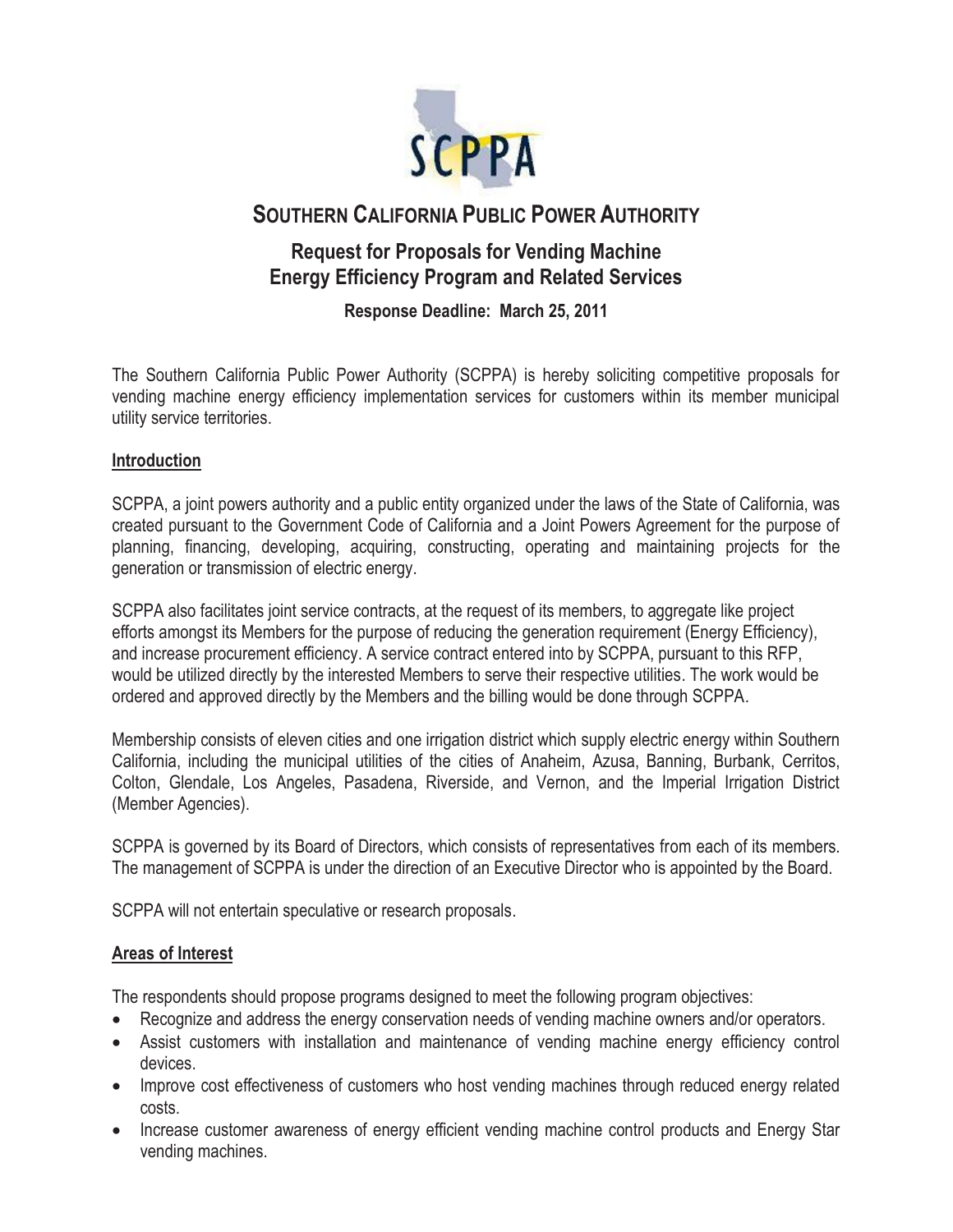- 1. Propose a turnkey service to install after market energy saving control devices for vending machines utilized by customers of SCPPA Members such as the VendingMiser™, CoolerMiser™, SnackMiser™, VM2iQ™, CM2iQ™ and/or PlugMiser™.
- 2. Propose alternate service for utilities who wish to bulk purchase vending machine control devices to distribute to customers to install themselves and require on-call technical support for customers.
- 3. Propose optional service to retrofit vending machines with more efficient lamp and ballast combinations or LED lighting managed by control devices.
- 4. Define criteria for proper placement, installation, and maintenance suitable to achieve cost effective energy savings to qualify vending machine as "eligible" for program including occupancy patterns of vending machine locations.
- 5. Propose method of managing installed vending machine energy saving devices in the event customer: replaces "eligible" vending machine, relocates "eligible" vending machine, removes "eligible" vending machine, or customer reports inoperable or damaged energy saving devices.
- 6. Indicate method of problem resolution that may derive between vending machine host site (utility customer), vending machine owner/operator/distributor and food/beverage product distributors as a result of installing energy saving control devices.
- 7. Develop criteria for selecting vending machines to install multiple energy saving control devices.
- 8. Provide program management options including:
	- a. Enroll customers
	- b. Install additional metering, control and/or communications equipment
	- c. Provide Customer Training
	- d. Monitoring, tracking and reporting usage and performance
	- e. Provide settlements, payment processing and ongoing customer support
	- f. Provide a toll free number for customers to call for more information or technical support
	- g. Facilitate and/or assist implementation of Member marketing programs
	- h. Document and submit web based weekly and monthly report program results, including numbers of units installed, estimated and actual energy/demand savings, and program costs in a format specified by Member utility
	- i. Provide training to Member utility personnel
	- j. Maintain a quality assurance program to ensure energy savings and demand reduction estimates are realized and customers are satisfied
	- k. Describe any other benefit to member utility that can be uniquely offered such as co-branding opportunities on vending machines or other.

### **Proposal Submission Required Elements**

- 1. **Applicant Information**: Provide company Name, Address, Telephone, Name and title of contact person.
- 2. **Proposal:** Provide a detailed description of solutions to the Areas of Interest.
	- a. Describe how the program will be monitored and evaluated on both in process and outcome basis.
- 3. **Fees:** Describe how fees will be determined
	- a. Include program fee components by work units.

b. Include any fee reduction opportunities through potential combinations of task elements at any single customer facility, member utility participation, program saturation, and/or volume thresholds.

c. If possible, please indicate estimated volume by Member.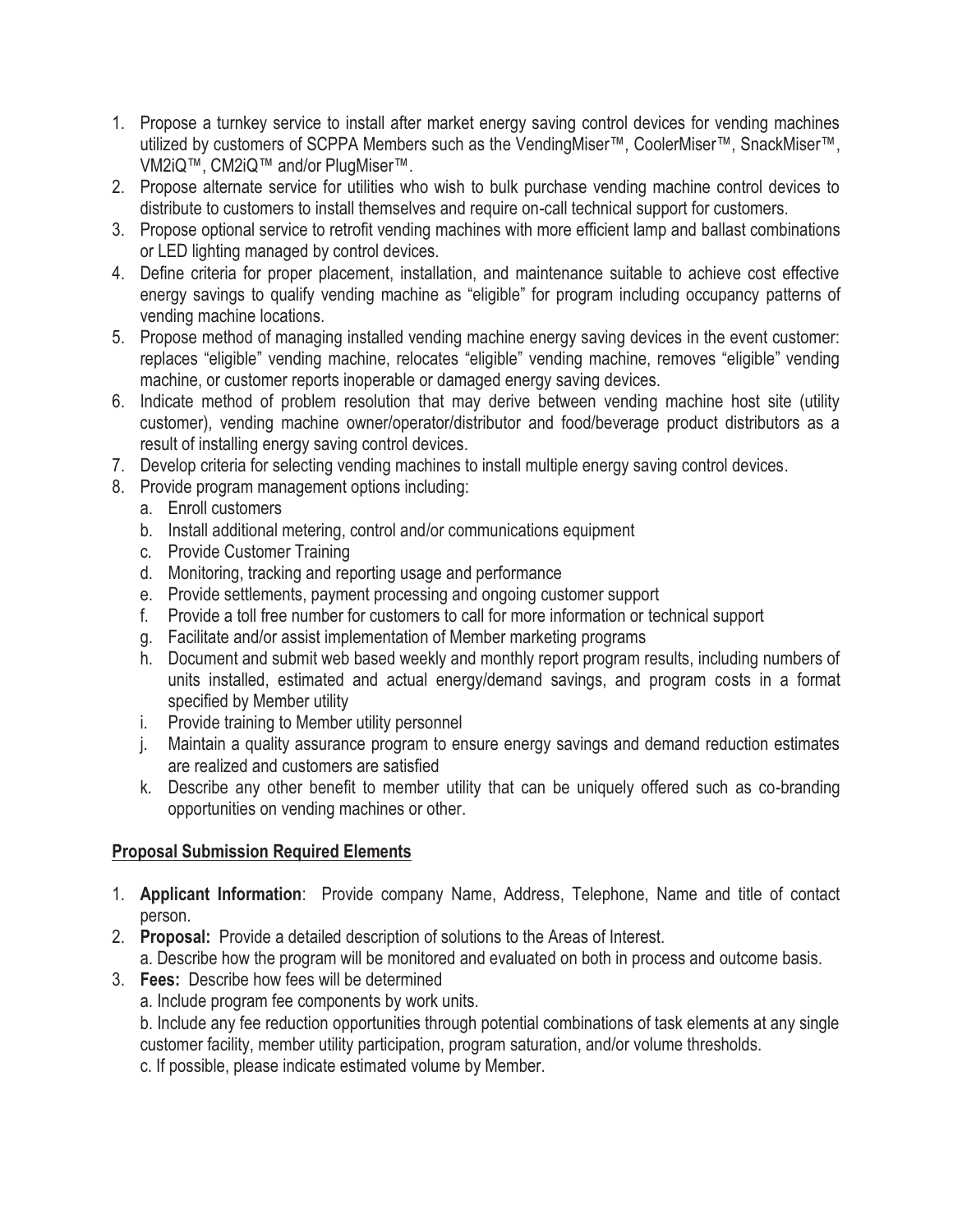#### 4. **Customer Participation Process:**

a. Describe the methods by which customers will participate in this program.

b. Provide description of how the program will be developed and implemented, including the process for determining customer eligibility, incentive amounts, program marketing, program reporting, etc.

- 5. **Timeline:** Provide a timeline for program development and implementation for each program element, customer facility grouping, Member participation, and any other natural sub-divisions of work.
- 6. **Experience:** Respondent will clearly identify project participants and management team.
	- a. Specify key employees and describe their experience and duties related to this RFP.
	- b. Provide a commitment statement for the retention and use of key employees as proposed, their availability to initiate and sustain the proposal, as well as planned supplement if not available to assure project delivery.
	- c. Respondent shall indicate any and all pending litigation that could affect the viability of respondent's proposal or respondent's financial stability.
	- d. Identify existing projects or programs which respondent developed and/or operates.
	- e. Describe past program development and implementation experience, and provide a list of references for similar projects completed. Please include sample customer and utility reports, audits, or monitoring and verification summaries.
	- f. It is required to obtain a liability waiver from each customer prior to performing work. Please include a sample of the proposed customer waiver form.
	- g. It is required to maintain sufficient insurance for the type of work being performed. Please include a summary of existing insurance coverage. SCPPA or its Members may require specific insurance coverage to be established and maintained during the course of work and as a condition of award or continuation of contract.

### **Proposal Submission Delivery Requirements**

One (1) printed copy of your response, including a letter of authentic offer with wet-ink authority signature, and any supporting documentation should be delivered prior to the end of business day on March 25, 2011 to:

> Southern California Public Power Authority 225 S. Lake Avenue, Suite 1250 Pasadena, California 91101

One electronic copy of your proposal should also be delivered as above or alternately e-mailed to dwalden@scppa.org. Clarification questions should also be addressed to David Walden at dwalden@scppa.org.

No contact should be made with the Board of Directors, Committee Members, or SCPPA Participating Members concerning this request for proposals.

All information received by SCPPA in response to this request for proposals is subject to the California Public Records Act and all submissions may be subject to review in the event of an audit.